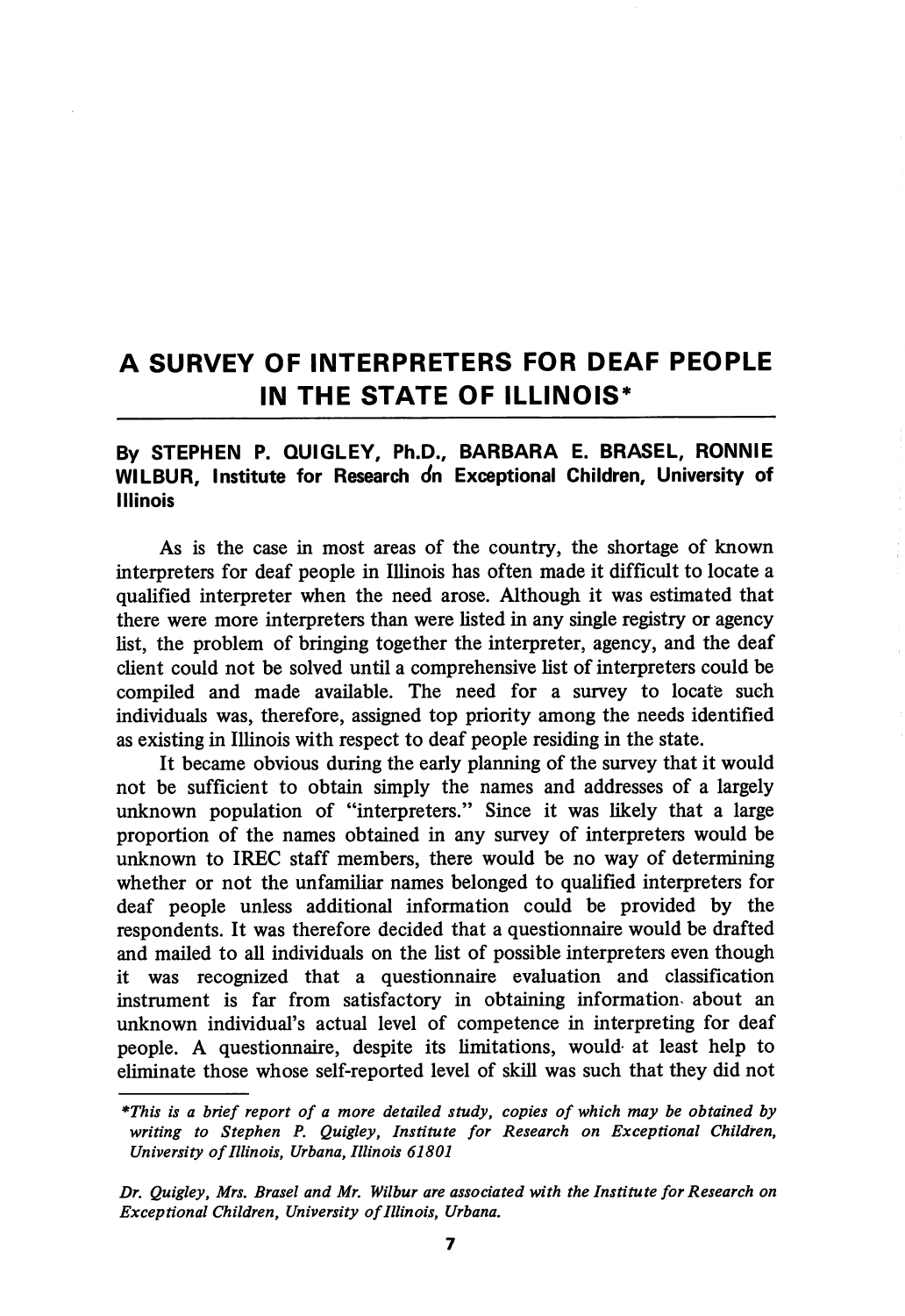feel they could function adequately as interpreters for deaf people. Asking for detailed information about the respondents would also permit a limited categorization of respondents according to their reported backgrounds and experience. In addition, a questionnaire survey would obtain valuable data from which a composite picture could be drawn of a group of people with a common, highly specialized skill—that of facilitating communication between deaf people and those who can hear. The present article is a summary report on the information compiled as a result of this survey of Illinois interpreters for deaf people, conducted by the Survey Research Laboratory of the University of Ilhnois under the guidance of the IREC and an advisory committee composed of four recognized leaders and experts in the field of deafness and in interpreting for deaf people.

#### PROCEDURES

#### Location of Respondents

A survey team of the Survey Research Laboratory designed and conducted a two-stage survey, employing the "Snowball" survey technique. In this technique, each person contacted is asked to provide additional names or further sources of information. The initial stage was devoted to contacting individuals, organizations and agencies who might have had contacts with interpreters, and requesting the names and addresses of interpreters who were known to the individual or agency, as well as asking for suggestions as to other possible sources of names. The second stage of the survey was the mailing of the questionnaires to all those whose names had been obtained in the first stage, along with a cover letter explaining the purpose of the survey, and requesting that the survey respondents provide additional names if they could. The organizations, institutions, and agencies contacted in the initial stage of the survey were:

> Illinois Association of the Deaf National Fraternal Society of the Deaf Registry of Interpreters for the Deaf, Chicago Chapter Illinois School for the Deaf Jewish Vocational Service Agency Hebrew Association of the Deaf Division of Vocational Rehabilitation Michael Reese Hospital Illinois Association of Teachers of Hearing Impaired Illinois Association of Parents of Hearing Impaired Speech and Hearing Clinics Family and Welfare Services Illinois State University Northwestem University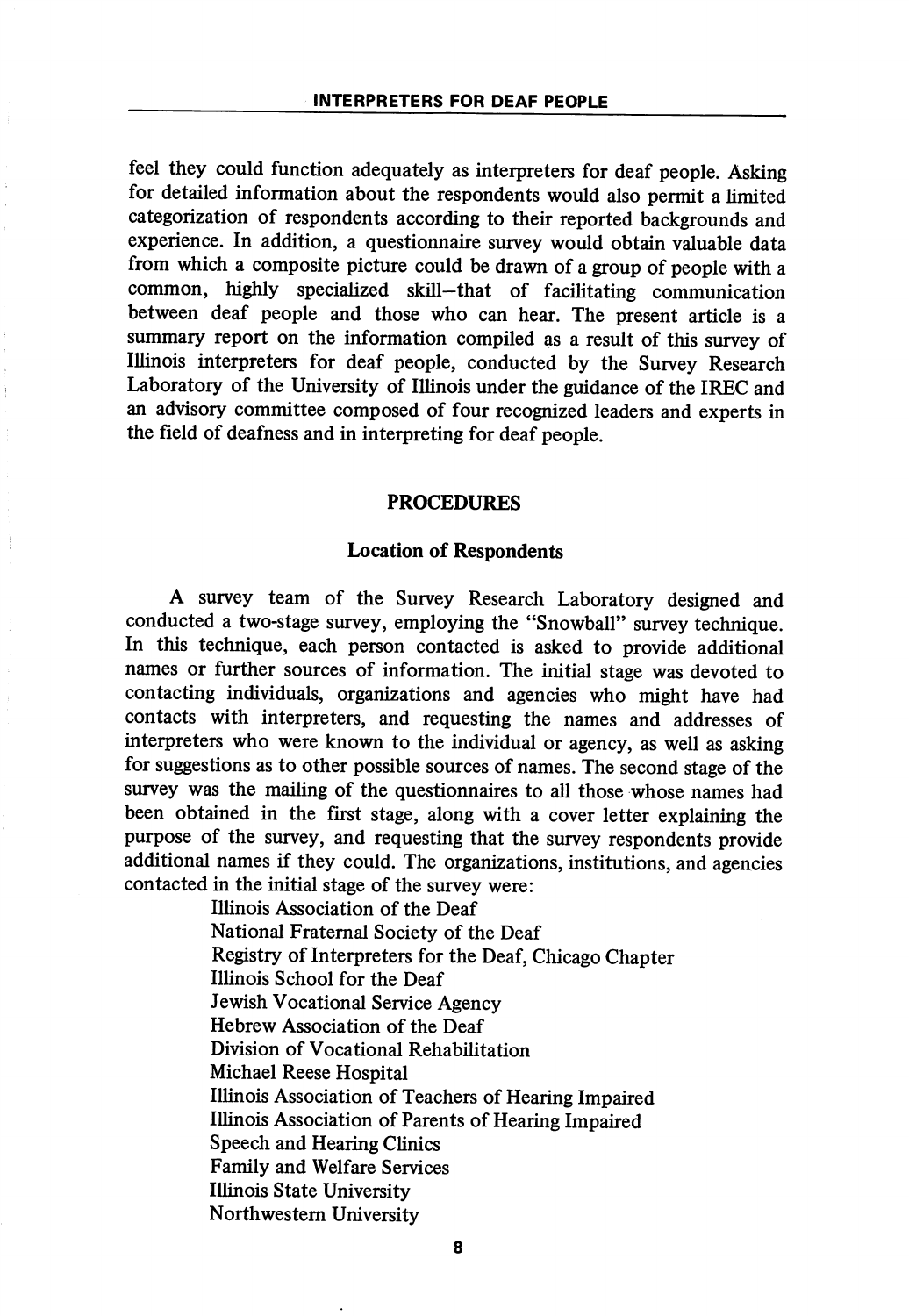Northern Illinois University University of Illinois Churches having deaf congregations Local clubs for deaf people

By means of the procedures described, a total of 342 names and addresses were obtained and questionnaires were mailed to them. Follow-up letters were mailed to those who did not respond within four weeks of the first mailing, with a second follow-up letter mailed, if necessary, another four weeks later.

When the questionnaires were returned, it was found that six of the names on the list were duplicates of other names already on the list, and an additional nine could not be contacted, their questionnaires having been returned by the post office as undeliverable, and no forwarding address being obtainable. Deleting the duplicates and undeliverables left a corrected total of 327 names of prospective respondents, 286 (85.6 per cent) of whom either returned a completed questionnaire, or a blank questionnaire accompanied by an explanation — usually one to the effect that the respondent did not consider himself an interpreter for deaf people (11.2 per cent of the respondents), or no longer lived or interpreted in IlUnois (4.1 per cent). However, the corrected response rate, 85.6 per cent, was high for surveys of this type, which may reflect the interest and concern of those individuals within the state who have had sufficient contacts with deaf people to appreciate the magnitude of the communication problem—and the need for the services of interpreters for deaf people.

Of the total questionnaires received, 52 were excluded mostly for the reasons mentioned earlier (not an interpreter, or no longer in Illinois), leaving a total sample of 234 respondents from whom usable questionnaires were received, all of whom reported having had at least some experience in interpreting for deaf people.

The responses to each item on the questionnaire were coded, punched on IBM cards, and analyzed on the IBM/360 computer in the Digital Computer Laboratory at the University of Illinois

## SUMMARY OF RESULTS

The 234 respondents in the survey were a group of people who were better-educated than the average, with most of them reporting at least some college education, and nearly half of them being college graduates. Two-thirds of the group were women, of an average age of 35.1 years, and one-third were men of an average age of 40.5 years. Most of the respondents reported residing in the Chicago area, although there were smaller clusters reporting from other areas in the state. About one-third of the respondents came from families with deaf members, either parents or siblings or both, but the majority came from families with no deaf members.

Most of the respondents reported having occupations in the higher